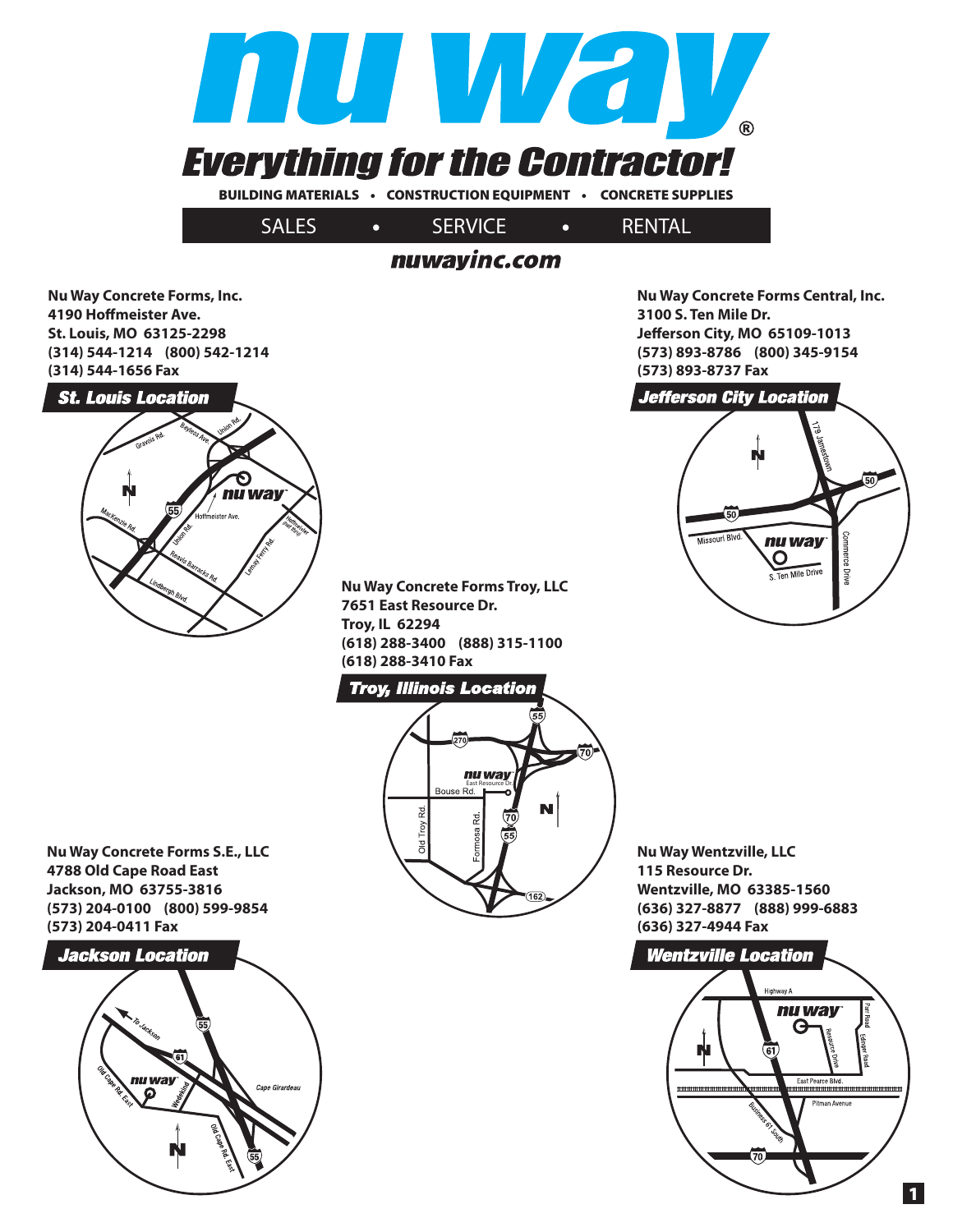# **Credit Application**

(Please type or print)

| <b>Company Information</b>                                                                                                                                                                                                     |                    |                                       |            |      |                       | <b>For Office Use Only</b>                    |
|--------------------------------------------------------------------------------------------------------------------------------------------------------------------------------------------------------------------------------|--------------------|---------------------------------------|------------|------|-----------------------|-----------------------------------------------|
|                                                                                                                                                                                                                                |                    |                                       |            | Date |                       |                                               |
|                                                                                                                                                                                                                                |                    |                                       |            |      | Account #             |                                               |
|                                                                                                                                                                                                                                |                    |                                       |            |      | <b>Starting Limit</b> |                                               |
|                                                                                                                                                                                                                                |                    |                                       |            |      | Salesperson           |                                               |
|                                                                                                                                                                                                                                |                    |                                       |            |      |                       | $\overline{a}$                                |
|                                                                                                                                                                                                                                |                    |                                       |            |      |                       | <u> 1980 - Andrea Andrew Maria (h. 1980).</u> |
|                                                                                                                                                                                                                                |                    |                                       |            |      |                       | $\overline{a}$                                |
| Email example and the contract of the contract of the Parent/Mgmt.Company(Ifapplicable) and the contract of the contract of the contract of the contract of the contract of the contract of the contract of the contract of th |                    |                                       |            |      |                       |                                               |
| $\Box$ Proprietorship<br>Check one:                                                                                                                                                                                            | $\Box$ Partnership | $\Box$ Corporation                    | $\Box$ LLC |      |                       |                                               |
|                                                                                                                                                                                                                                |                    |                                       |            |      |                       |                                               |
|                                                                                                                                                                                                                                |                    |                                       |            |      |                       |                                               |
|                                                                                                                                                                                                                                |                    |                                       |            |      |                       |                                               |
| Have you ever had an account with Nu Way before? $\Box$ Yes $\Box$ No Name on account $\Box$                                                                                                                                   |                    |                                       |            |      |                       |                                               |
|                                                                                                                                                                                                                                |                    |                                       |            |      |                       |                                               |
| <b>Names Of All Owners, Partners, Members Or Officers</b>                                                                                                                                                                      |                    |                                       |            |      |                       |                                               |
| <b>Names</b>                                                                                                                                                                                                                   | <b>Title</b>       | Home Address (Street, City, Zip Code) |            |      |                       | <b>Phone#</b>                                 |
| 1.                                                                                                                                                                                                                             |                    |                                       |            |      | $\left($              | $\lambda$                                     |
| 2.                                                                                                                                                                                                                             |                    |                                       |            |      |                       |                                               |
| 3.                                                                                                                                                                                                                             |                    |                                       |            |      |                       |                                               |
| 4.                                                                                                                                                                                                                             |                    |                                       |            |      | $\overline{ }$        |                                               |

Accounts must be secured by assigning your authorized purchasers a 4 digit PIN number. Please list all authorized users' information below. **You must assign a four-digit pass code of your choice**. (Example: Last four digits of SSN or phone number) Please be sure to print all information clearly and to include contact numbers for each Authorized Purchaser.

| <b>First Name</b> Last Name | <b>Pass Code</b> Phone #1 | <b>Email</b> |
|-----------------------------|---------------------------|--------------|
| l 1.                        |                           |              |
| l 2.                        |                           |              |
| I 3.                        |                           |              |
| l 4.                        |                           |              |
| - 5.                        |                           |              |
| 6.                          |                           |              |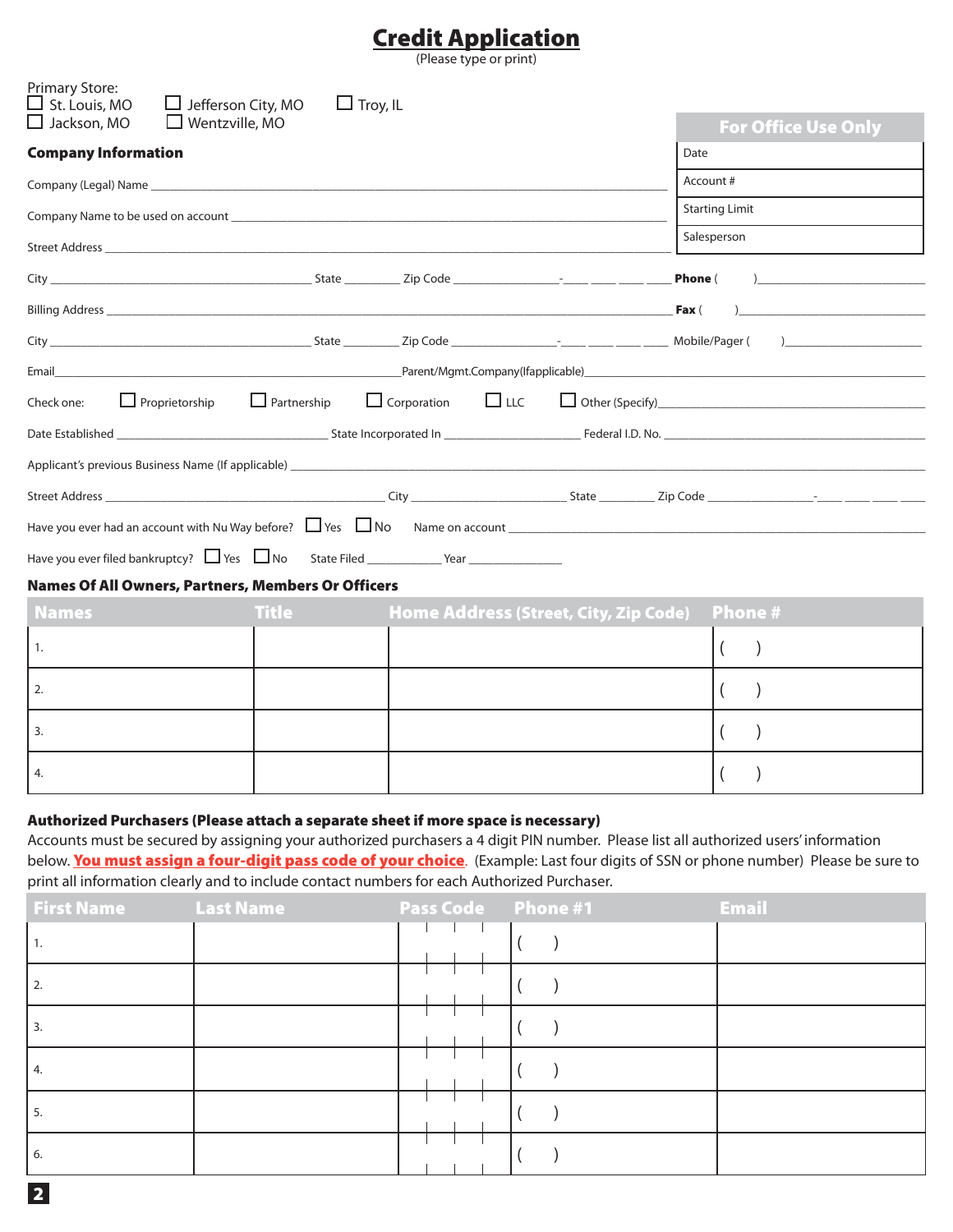| <b>Purchase Order Number Required?</b> (Check One) $\Box$ Yes $\Box$ No |  |  |  |  |  |
|-------------------------------------------------------------------------|--|--|--|--|--|
|-------------------------------------------------------------------------|--|--|--|--|--|

#### **Accounts Payable Contact** \_\_\_\_\_\_\_\_\_\_\_\_\_\_\_\_\_\_\_\_\_\_\_\_\_\_\_\_\_\_\_\_\_\_\_\_\_\_\_\_\_\_\_\_\_\_\_\_\_\_\_\_\_\_\_\_\_\_\_\_\_\_\_\_\_\_\_\_\_\_

Our state of the art billing system reduces waste by emailing invoice copies and monthly statements directly into your inbox. Please provide an email below for your Accounts Payable contact.

#### **E-billing Contact Email** \_\_\_\_\_\_\_\_\_\_\_\_\_\_\_\_\_\_\_\_\_\_\_\_\_\_\_\_\_\_\_\_\_\_\_\_\_\_\_\_\_\_\_\_\_\_\_\_\_\_\_\_\_\_\_\_\_\_\_\_\_\_\_\_\_\_\_\_\_\_\_\_\_

|  |  |  | Type Of Business (Check One) |  |
|--|--|--|------------------------------|--|
|--|--|--|------------------------------|--|

- 
- 
- 

| $\Box$ Asphalt    | $\Box$ General Contractor           | $\square$ Mechanical       | $\Box$ Religious/Non-Profit |
|-------------------|-------------------------------------|----------------------------|-----------------------------|
| $\Box$ Cabinetry  | $\Box$ Government Agency            | $\Box$ Painting            | $\Box$ Remodeling           |
| $\Box$ Carpentry  | $\Box$ Heating and Air Conditioning | $\Box$ Plumbing            | $\Box$ Resale               |
| $\Box$ Electrical | $\Box$ Landscape                    | $\Box$ Pool and Spa        | $\Box$ Roofing              |
| $\Box$ Excavating | $\Box$ Lumber Yard                  | $\Box$ Quarry / Stone      | $\Box$ Sewer                |
| $\Box$ Flatwork   | $\Box$ Manufacturing                | $\Box$ Ready Mix / Precast | $\Box$ Steel Supply         |
| $\Box$ Foundation | $\Box$ Masonry                      | $\Box$ Other:              |                             |
|                   |                                     | (Specify)                  |                             |
|                   |                                     |                            |                             |

#### **If applicable, sales tax exemption certificate must be attached**

#### **Bank References**

|             | Type Of Acct Acct Number | Name Of Bank | Bank Contact | Phone # |
|-------------|--------------------------|--------------|--------------|---------|
| 1. Checking |                          |              |              |         |
| 2. Savings  |                          |              |              |         |
| 3. Loan     |                          |              |              |         |

#### **Business Credit References (Unsecured)**

| Trade Reference Name Address | Phone/Fax # | <b>Account Number</b> |
|------------------------------|-------------|-----------------------|
|                              |             |                       |
|                              |             |                       |
|                              |             |                       |
|                              |             |                       |

#### **Credit Terms & Conditions**

Terms – Net 30 Days • Service Charge of 1-1/2% per Month shall be charged 30 days from Date of Invoice

 The undersigned Buyer hereby certifies that the undersigned accepts the terms of the Document and that the undersigned has the authority to bind the Buyer. The Buyer acknowledges that the Document shall remain in full force and effect unless otherwise amended, rescinded or terminated by Nu Way Concrete Forms, Inc., Nu Way Concrete Forms Central, Inc., Nu Way Concrete Forms S.E., LLC, Nu Way Wentzville, LLC and Nu Way Concrete Forms Troy, LLC (the Seller). The Buyer also gives the Seller the right to investigate all bank and business references as well as all personal credit history provided by the Buyer in its completion of these applications. The Buyer also agrees to pay all collection costs, attorneys fees, court costs and other legal fees incurred by the Seller to collect on any account which may be established. For Nu Way Concrete Forms, Inc., Nu Way Concrete Forms Central, Inc., Nu Way Concrete Forms S.E., LLC, Nu Way Wentzville, LLC, this agreement is deemed to have been made and entered into in the State of Missouri and shall be construed in accordance with the laws of the State of Missouri. The undersigned Buyer hereby consents to personal jurisdiction in the State of Missouri and venue in St. Louis County, Missouri. For Nu Way Concrete Forms Troy, LLC, this agreement is deemed to have been made and entered into in the State of Illinois and shall be construed in accordance with the laws of the State of Illinois. The undersigned Buyer hereby consents to personal jurisdiction in the State of Illinois and venue in Madison County, Illinois. The information provided herein is true and correct and the Buyer understands that any false information may result in cancellation of any account which may be established.

| $O$ wner/<br>Officer | Title |
|----------------------|-------|
| Print name           | Date  |

*Any Corporations less than 2 years old and all partnerships, all sole proprietorships and all LLCs must complete the Personal Credit Information/Guaranty on the next page.*

**Incomplete Applications Will Not Be Processed**